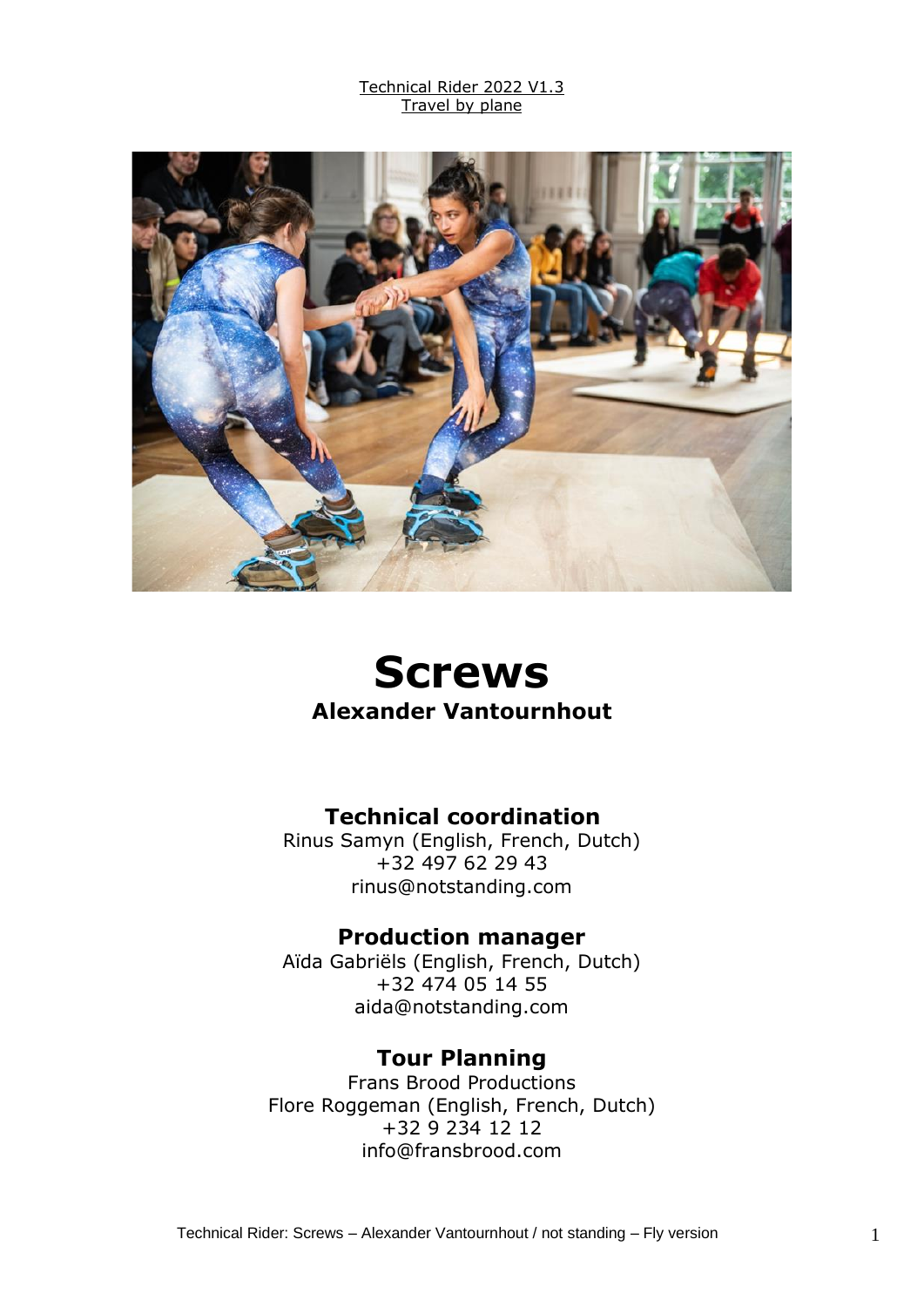# THIS TECHNICAL RIDER IS AN INTEGRAL PART OF THE CONTRACT. ADJUSTEMENTS CAN BE MADE IF REQUIRED DUE TO SPECIFIC FEATURES OF THE VENUE BUT ONLY IN NEGOTIATION WITH THE COMPANY.

#### **General info**

The performance will be performed maximum twice a day in an interesting site-specific location, e.g. museum, abandoned factory, sport stadium, massive hall, heritage domain, …

We wish to visit the site in advance.

Please send us pictures and a plot with measurements to help us prepare the show.

- **Team on tour**: 5 performers, 1 production manager, 1 technician, 1 tour planner (depending on the tour)
- **Duration of performance**: 60 minutes no intermission The performance can be shown maximum twice a day. Second performance should start max 2,5h after the start of the first performance.
- **Build up**: We'll start in the morning setting up, 9h. To be discussed by email.
- **Recommended age**: 12+
- **Audience capacity**: Depending on the space, max 150 people
- **Technicians of the house**: 2 all-round technicians
- **Technicians of the house during performance**: 1 all-round technician
- **1 person of the theater/festival is needed to help guiding the audience.**

The company requests that current technical documentation for the proposed venue is emailed to the technical coordinator as soon as possible.

- a. Architectural drawings
- b. Pictures of venue
- c. Regulations (noise levels, fire codes, curfews etc.)

Load in/out and set up crew:

- 2 all-round technicians
- These persons should be familiar with basic knowledge of technical equipment and the specific venue.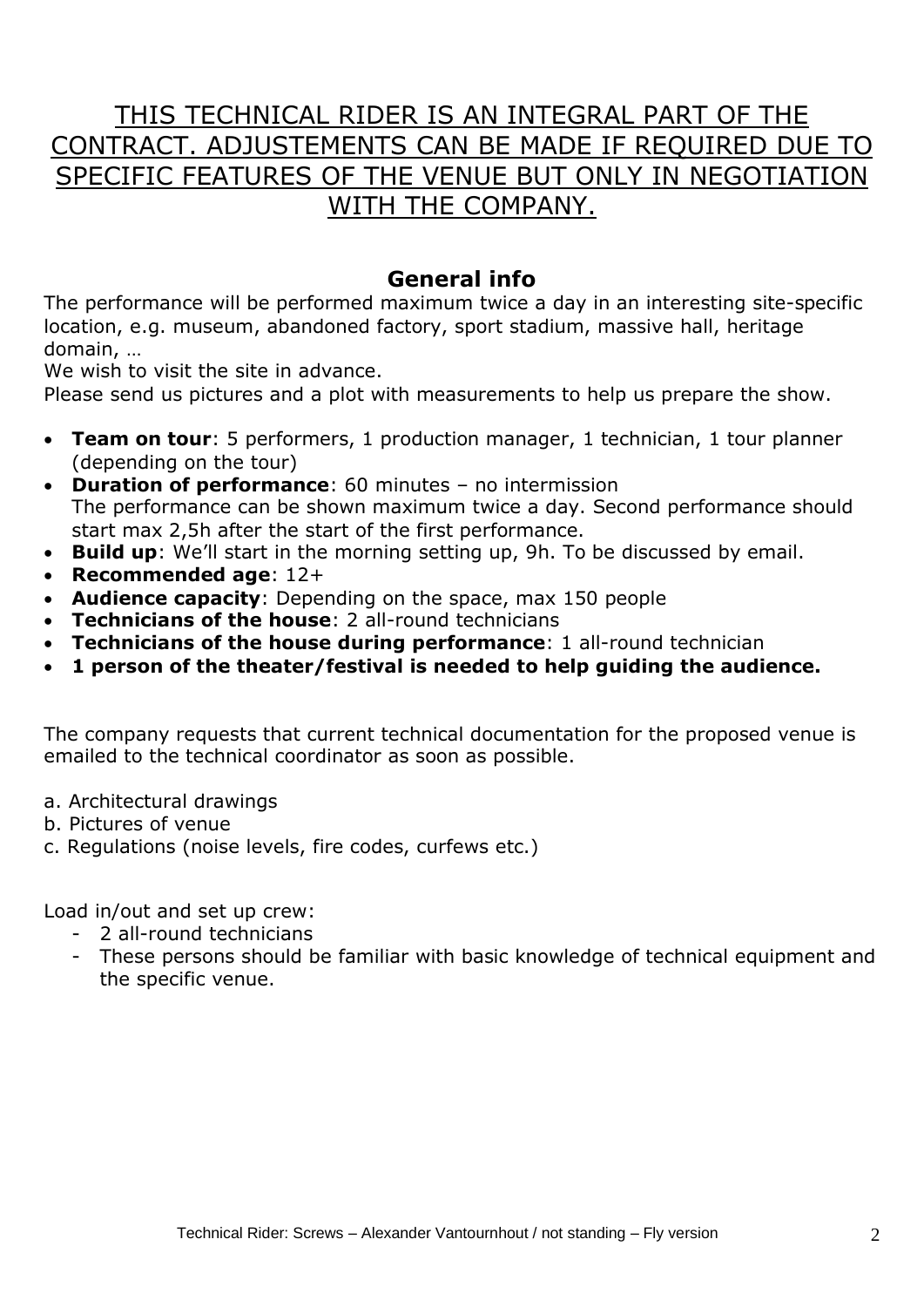#### **1. Regular performance** *Transport by plane, when the show travels by car see different rider*

This show exists of a trail through a couple of micro performances. 5 of those micro performances need technical support. The name and order of those are: **1) Snake legs**, **2) Bats**, **3) Bowling ball**, **4) Ice Shoes** and **5) Tensegrity**.

### **a. Staging, electricity, lights, sound and rigging**

It is important that your location manager has access to every light switch and the fuse box on site. We will use the standard lights present at the venue, in addition we'll add our specific lights.

All performances require absolute silence. We can't have other people or cars passing through the spaces during the performance.

#### **Theatre provides**

- The needed amount of power outlets for every micro performance.
- Enough power cables. And electric plugging boxes.
- When we perform after nightfall, the venue should consider sufficient general house lights and lights for pathways between the different rooms/spaces.
- Rigging material and rigging points for lights in Ice Shoes.
- 32 benches for audience.
- 15 foldable light weight chairs for spectators who have difficulties standing up for longer periods.
- A scaffolding construction with adjustable height or a gantry crane of WLL 1 ton that resembles this one.

<https://www.iriktrading.com/portaalkraan-1-ton.html>

Please note the width between the 2 columns should be minimum 2m25. See also picture on last page.

- 10x dimmable sunstrip lights.
- 6x HQI 400W E40 if possible, with blue, green, magenta & orange bulbs
- 2 complete sound systems. Active speakers with xlr connection.
- 4 wooden plates (Populus) 244 cm x 144 cm, 18mm thick. Soft wood, so our ice shoes can pierce through the wood. If this Populus can't be found please contact the technician.
- Automatic screwdriver with different bits.

#### **Company provides**

- Macbook Pro with Olab software.
- Soundcard with 2 xlr on aux.
- All props and costumes.
- 6 light bulbs for the HQI light if necessary.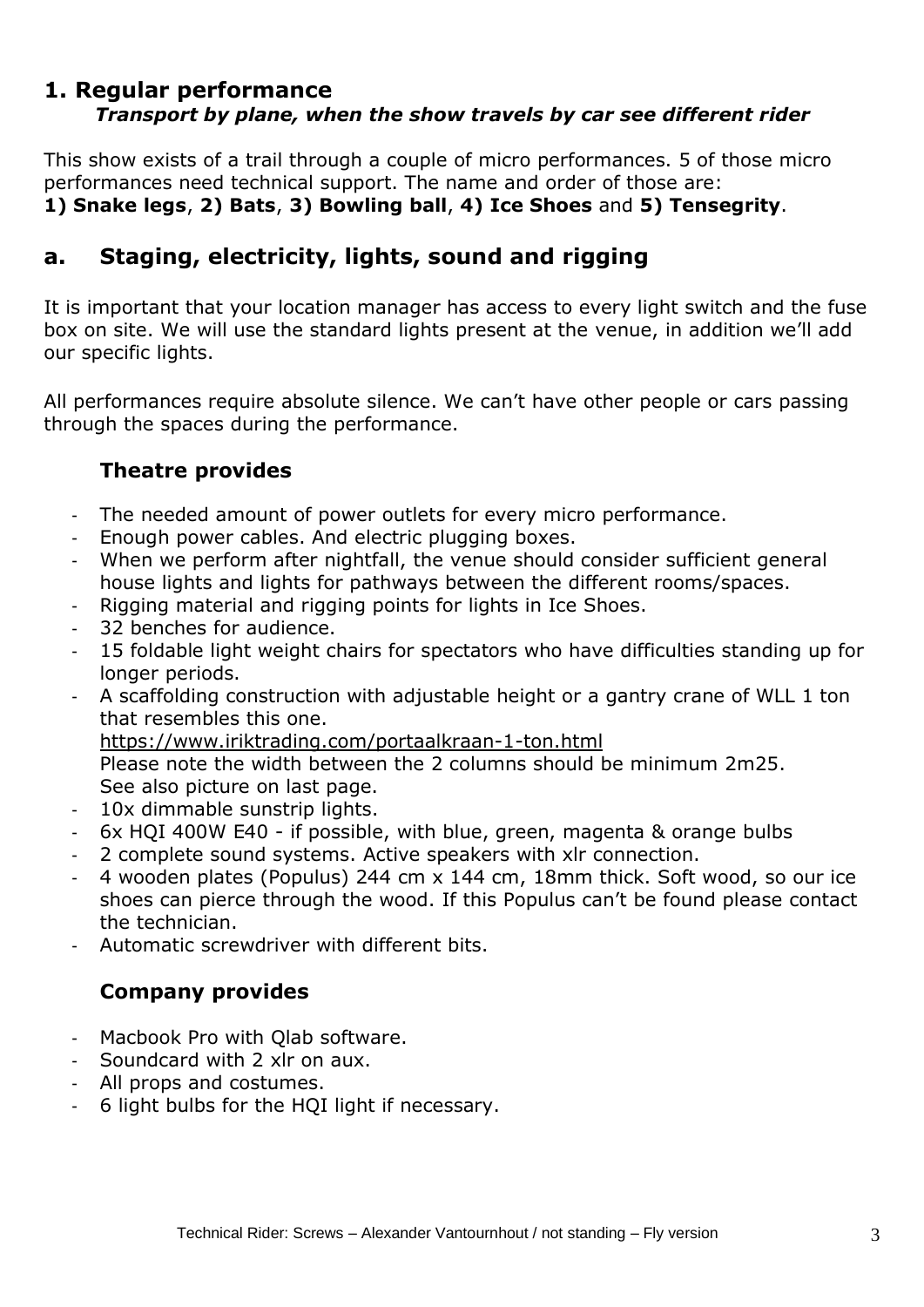#### **1) Snake legs**

Minimum 15m x 9m. Audience in circular setting.

We'll use the present light. Sun light or the general house light. When the area is too dark, we'll place some sunstrips on the ground.

#### **2) Bats**

Minimum 12m x 12m. Audience in bifrontal setting on benches.

2 sunstrip lights will be placed on the ground around the gantry crane or truss. These need to be connected to a power outlet.





#### **3) Bowling ball**

Minimum 14m x 14m. Audience in semi- or circular setting.

Hard, flat and solid floor. Audience is setting on benches.

3 HQI on the ground will act as a front light. This performance requires a sound system.

#### **4) Ice shoes**

Minimum 14m x 8m.

Audience in bifrontal setting on benches.

2 sunstrip lights with each 2 rigging points need to be rigged above the performing area on 2,5m height.

4 sunstrip lights are placed on the ground. All these lights need power connection.



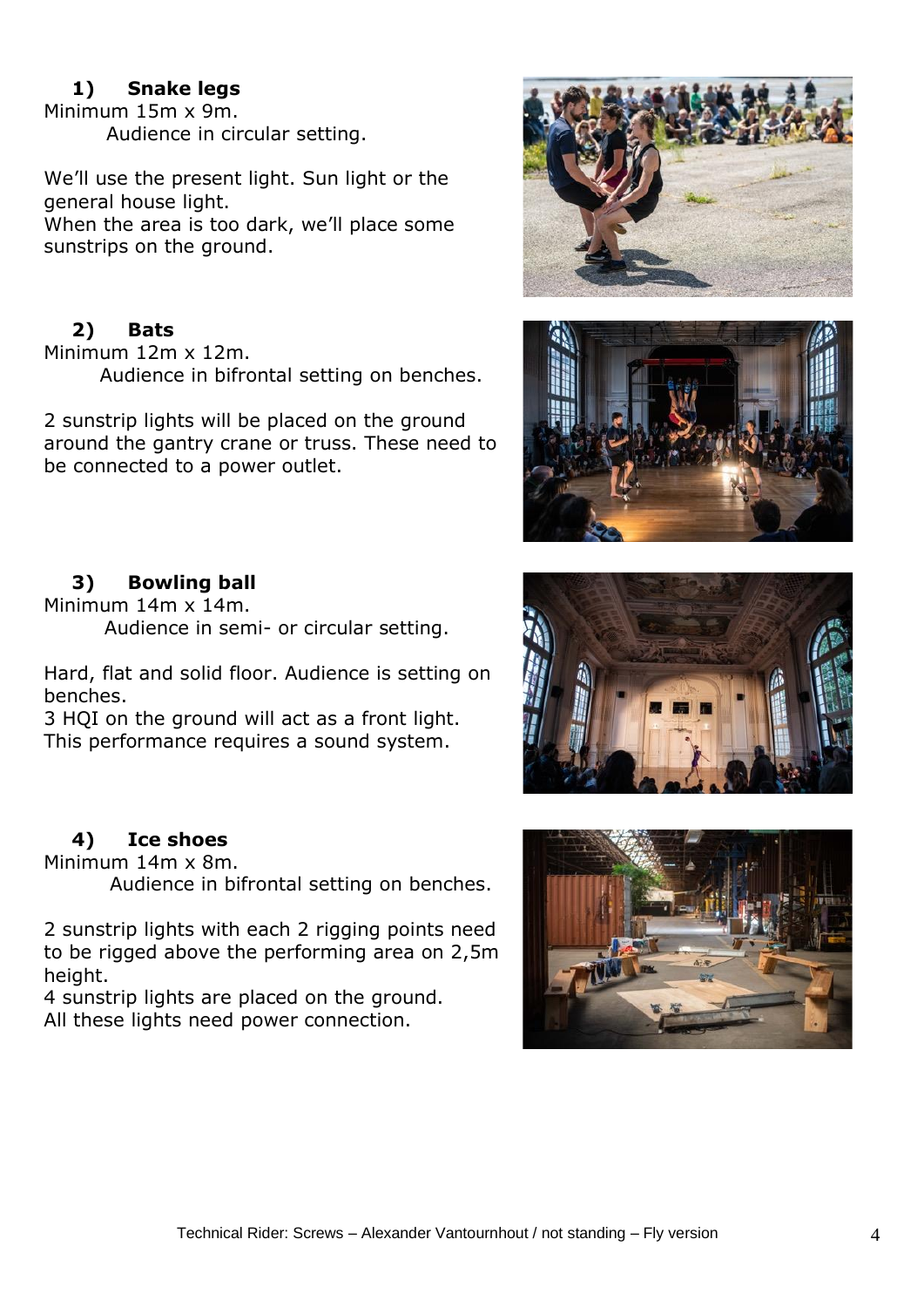#### **5) Tensegrity**

Minimum 14m x 14m. Audience in semi- or circular setting.

3 HQI of 400W are needed. This performance requires a sound system.



## **2. Other**

### **2.1 Dressing room**

- 1 clean dressing room for 5 artists with clearly lit mirrors.

- At least 5 chairs and 1 clothing rack.
- Shower with hot and cold water and fresh towels.
- Bottles of drinking water, fruits and nuts.

- Iron and ironing board.

- Please provide some cold packs nearby in case of emergency.

- Please provide contact of a doctor/physiotherapist that is stand-by during the time of our visit to your theatre/festival.

### **2.2 Costumes**

In case of multiple performances, we ask 1 person to handle the costumes.

His/her responsibility is doing the washing after the shows (depending on the planning, please contact us).

**30° wash machine only, no tumble-dry, calculate some time for drying of clothes.**

We take the dirty laundry with us after the last performance. Please contact us for details.

# **2.3 Food**

Lunch and dinner for max 7 people OR per diems according to the official rate. Our production manager will contact you with further details. [aida@notstanding.com](mailto:aida@notstanding.com)

# **3. Music List**

Artist: Nils Frahm

"Said and Done" 9 min 30 s. "For – Peter – Toilet Brushes – More" 10 min 20 s.